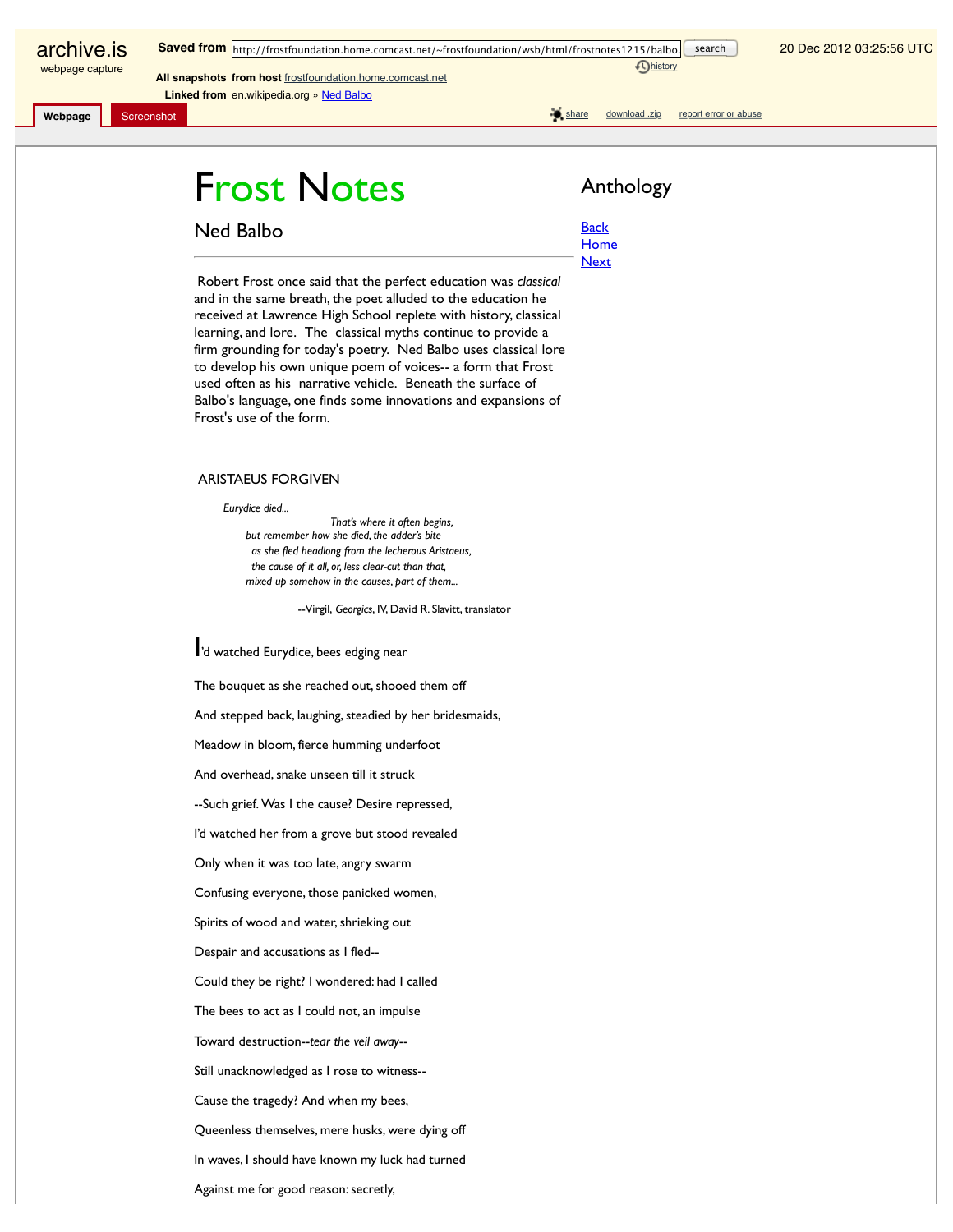The angry women watched, waiting their turn, A grief for a grief, while time and fortune brought Vengeance against the uninvited guest, Bridesmaids-in-mourning loyal to the end... What had I done, or not done? I'd forgotten, Or fought back the thought, till Proteus Reminded me. I flinched, but let him speak, Tale garbled in the telling and retelling, As I heard the rites that would appease Mistaken enemies, though in my rage I'm sure in time I would have sought the bulls And heifers anyway, slaughtered them all, And left them gutted somewhere, fury quenched And vision darkened....*So this is forgiveness*, I thought bitterly before the altar, Newly purified....

## But when I placed

My hand inside the carcass where new bees Had gathered in the wound, and felt the nectar Oozing at my touch, I had to laugh At such grotesque fulfillment of my prayers, False respite, restoration that meant less Than full forgiveness. No, my guilt would last As long as flesh--grief, too--and more would follow In the years to come, stung hand recoiling, Sticky with gold, defiled, a bridesmaid's laughter Almost audible, sun streaming down On bloodied altar, carcass, living bees And empty meadow, all the years ahead.

aaaaaaaaaaaaaaaaaaaaa

Note: Aristaeus Forgiven draws on David R. Slavitt's translation of Georgica IV in *Eclogues & Georgics of Virgil* (Johns Hopkins, 1990). *Bulfinch's Mythology* (Random House) includes this summary of Proteus' words to Aristaeus: "You receive the merited award of your deeds, by which Eurydice met her death, for in flying from you she trod upon a serpent, of whose bite she died. To avenge her death, the nymphs, her companions, have sent this destruction to your bees. You have to appease their anger...."